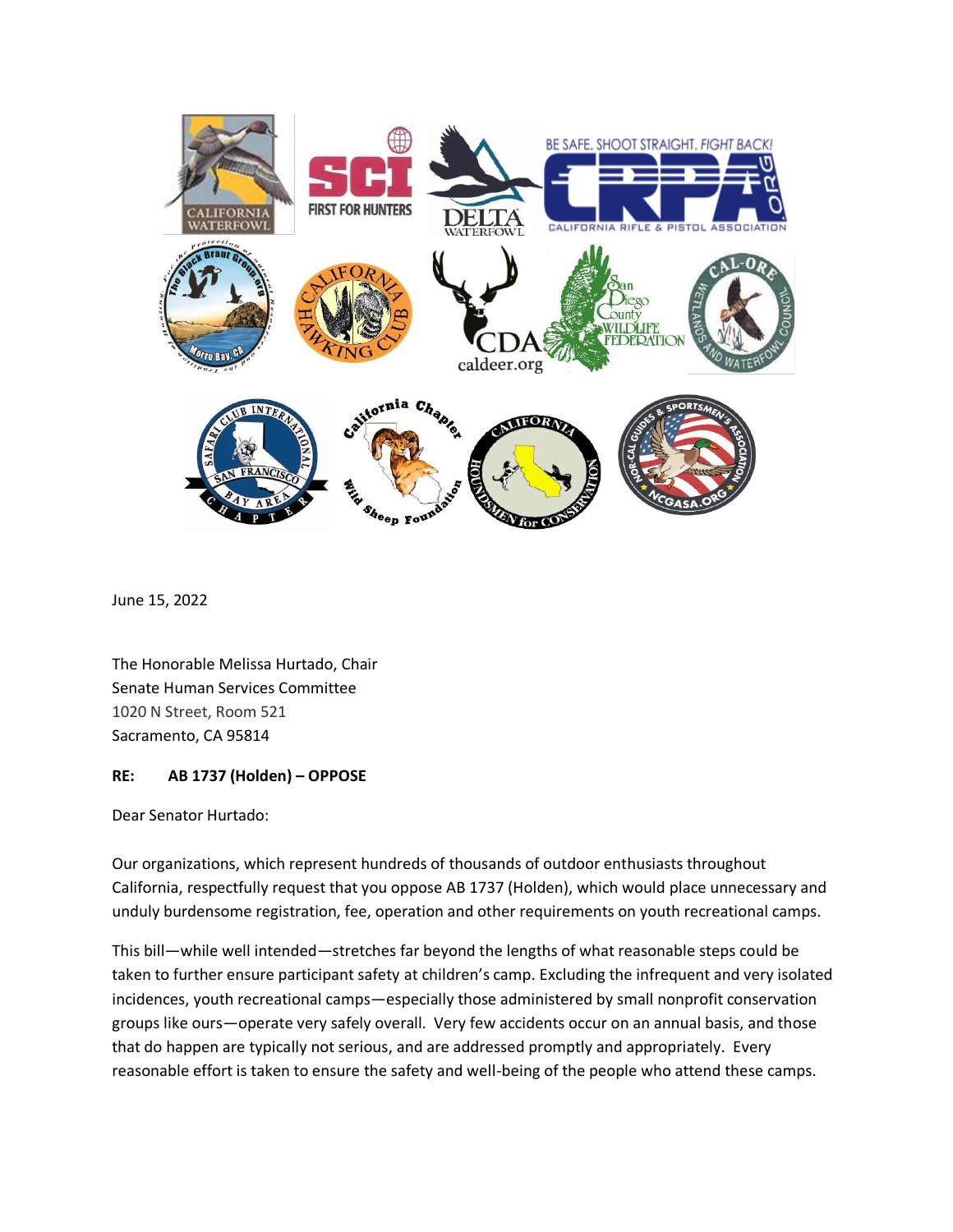Simply put, AB 1737 is overkill by creating far too many new requirements, paperwork and costs for small nonprofits like ours to comply with. For example, requiring each camp to annually register and then be subject to a fee to cover the cost of both registration and inspections would create more work and expense. Also requiring each camp to ensure that a full-time adult health supervisor charged with health supervision is available on the premises of the children's camp whenever campers are present would similarly increase costs.

Note too that the bill not only requires additional training for camp staff, but that both emergency and operational plans be developed, approved by local fire departments who don't have the time or resources to approve these, and drills be help at camp. Further, mandating that camp staff become mandated reporters creates new liability which may serve as a disincentive for some to participate in youth camps.

These and other expenses incurred under AB 1737 would then necessarily either be passed onto the participants—many of whom are already struggling to afford the camp experience—or have to be absorbed by the nonprofit which typically operates on a very limited budget. Such costs and the myriad of other mandates under the bill would serve as a major disincentive for small nonprofits to continue to offer recreational camps for youth, especially in light of the COVID-19 related fiscal impacts that have negatively affected them in the last two years.

Please also note that recent amendments to AB 1737 now allow for random, unannounced inspections of camp facilities, and that a new fee will be charged by the Department of Social Services to cover both the registration fee and all inspections. No cap was provided for this fee.

AB 1737 does not narrowly target the few children's camps where problems occur, but rather overregulates the majority of camps which operate safely and ethically. While some of the requirements in the bill are reasonable when considered individually, cumulatively they would create an unreasonable level of red tape, extra work and costs.

For these reasons, please oppose this bill when it is considered by your committee.

Sincerely,

Mark Hennelly, Vice President of Advocacy California Waterfowl Association

Lisa C. McNamee, Legislative Coordinator SCI CA Coalition

Cyrus Baird, Senior Director of Government Affairs Delta Waterfowl

Roy Griffith, Legislative Director California Rifle and Pistol Association